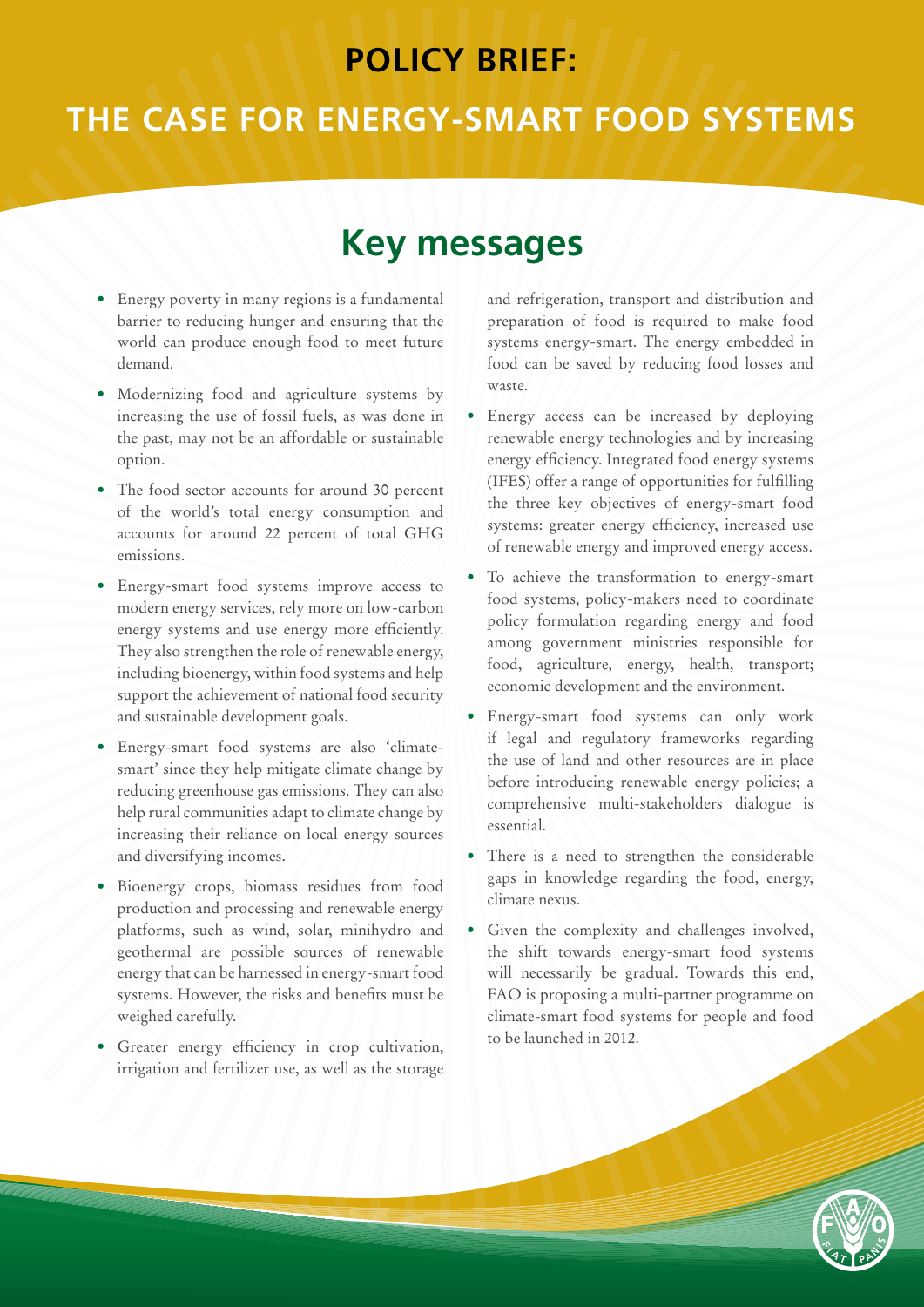Right now one billion people are hungry or living under the threat of hunger. By 2030 the demand for **Riford will increase by 50 percent** (Bruisma, 2009), and it is expected that population expansion and economic growth will increase the global demand for energy and water by 40 percent (IEA, 2010, WEF, 2011). It is clear that in our efforts to build a world without hunger, we will need more energy.

#### **Energy poverty, food security and the Millennium Development Goals**

Food systems require energy, but they can also produce energy. Consequently, they have a unique role to play in alleviating 'energy poverty'. At present, almost 3 billion people have limited access to modern energy services for heating and cooking and 1.4 billion have zero or limited access to electricity. Reducing energy poverty has been recognized as the 'missing development goal'. Without access to electricity and sustainable energy sources, communities have little chance to achieve food security and no opportunities for securing productive livelihoods that can lift them out of poverty. Basic services, such as education and health care, cannot be adequately provided.

#### **Moving beyond fossil fuels**

The 'green revolution' of the 1960s and 1970s, which solved pressing food shortage problems at the time and helped ensure that food production has been able to keep pace with population growth, was made possible in part by improved plant breeding but also by an abundant supply of inexpensive fossil fuels. These fuels made it possible to manufacture and operate more farm machinery, increase the supply and application of fertilizers and pesticides, expand irrigation, refrigerate perishable goods and transport food around the world. But now there are questions about the world's reserves of fossil fuels. As concerns over fossil fuel supply have mounted, the prices of fossil fuels have become more volatile and are expected to rise. This has serious implications both for countries that benefited from the initial green revolution and for those countries that are looking to modernize their food systems along similar lines. Modernizing food and agriculture systems by increasing the use of fossil fuels as was done in the past may no longer be an affordable option. We need to rethink the role of energy when considering our options for improving food systems.

#### **Shifting toward 'energy-smart' food systems**

Although fossil fuels will continue to be used for many years, making a gradual shift to more energy-efficient food systems that make greater use of renewable energy technologies may be the most viable solution for simultaneously reducing fossil fuel dependency, improving productivity in the food sector and addressing energy-poverty in rural areas. The transformation to 'energy-smart' food systems requires:

- relying more on low-carbon energy systems and using energy more efficiently;
- strengthening the role of renewable energy, including bioenergy, to provide greater energy access for social and economic development and supporting the achievement of national food security and sustainable development goals.

Making this transformation will require a careful consideration of both:

- • the direct and indirect energy **used by** food systems at each stage in the supply chain and
- • the potential energy **produced by** these systems.

Reducing the dependency of food systems on fossil fuels is not just an issue that affects the future of global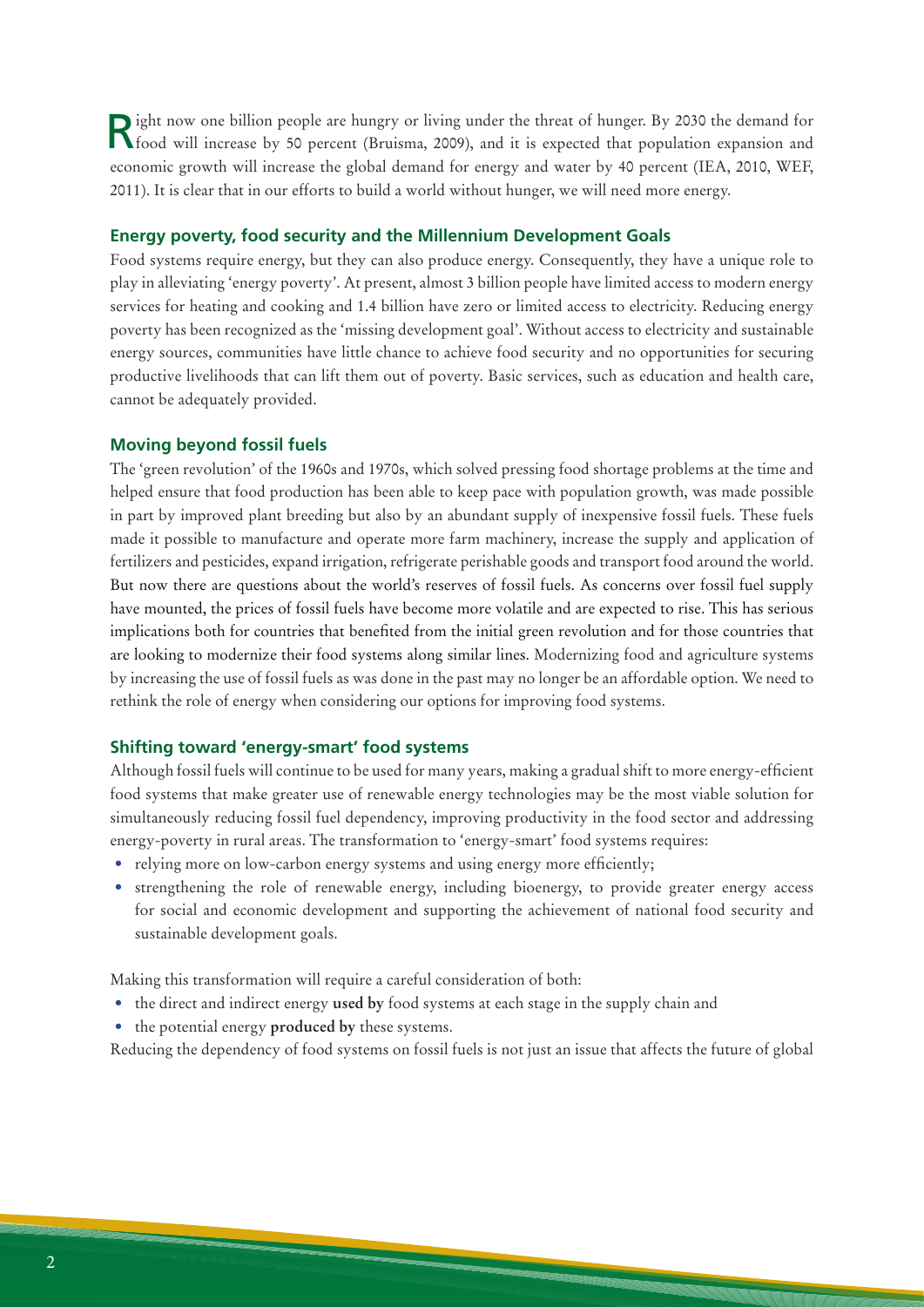food production, it is important for addressing food insecurity right now. The spike in global food prices in 2008, which lead to a sharp increase in the number of hungry, was in part due to increased world energy prices. Prices for commodities,including food, tend to be linked with global energy prices, As energy prices fluctuate and trend upwards, so do food prices. A food sector that is less dependent on fossil fuels could help stabilize food prices for consumers and reduce the financial risks for food producers and others involved in the food supply chain.

#### **Energy-smart is 'climate-smart'**

At the same time as it must become more productive, agriculture must also cope with a changing climate. FAO along with other partners is promoting 'climate-smart agriculture', which:

- contributes to climate change adaptation by sustainably increasing productivity and resilience;
- mitigates climate change by reducing and/or removing greenhouse gases; and
- enhances the achievement of national food security and development goals.

Shifting to more energy-smart food systems is clearly an important step toward reaching the broader goals of climate-smart agriculture. Furthermore, making agriculture energy-smart and climate-smart are both part of a larger paradigm shift in agriculture being promoted by FAO and other partners under the term 'Save and Grow'1 . This new paradigm recognizes that to ensure global food security we will have to do more with less. Making agriculture more productive and resilient will demand better management of natural resources, such as land, water, soil and genetic resources.

#### **Multi-Partner Programme: "Energy-Smart Food for People and Climate"**

An interdisciplinary 'nexus' approach is necessary to ensure that food, energy and climate are jointly addressed, trade-offs considered, and appropriate safeguards are put in place. These issues will not be addressed through a single initiative. Because of its importance, scope and complexity, this challenge must be met through participation of a broad constituency of interested parties. This demands a multi partner international effort to implement energy-smart solutions in a non fragmented and cost effective way. Within this context, FAO proposes setting up an "Energy Smart' Food for People and Climate" Multi-Partner Programme to be launched in 2012. The aim of the Programme is to address the energy dimension in relation to food security and energy poverty and should be seen as an essential component to climate-smart agriculture.

# **Energy consumption and GHG emissions in the food sector**

The food sector accounts for around 30 percent of the world's total energy consumption (FAO, 2011a). Primary farm and fishery production<sup>2</sup> accounts for around one-fifth of this energy demand.

In developed countries, energy used for processing, transport and food preparation is usually around three to four times the amount used for primary production. In developing countries, the energy demand for primary production is typically around 10 percent, for food transport and processing 15 percent, and for cooking and preparation up to 75 percent.

3

<sup>1</sup> FAO, 2011b

<sup>2</sup> Primary production here includes cropping, pastoral and intensive livestock, aquaculture and fishing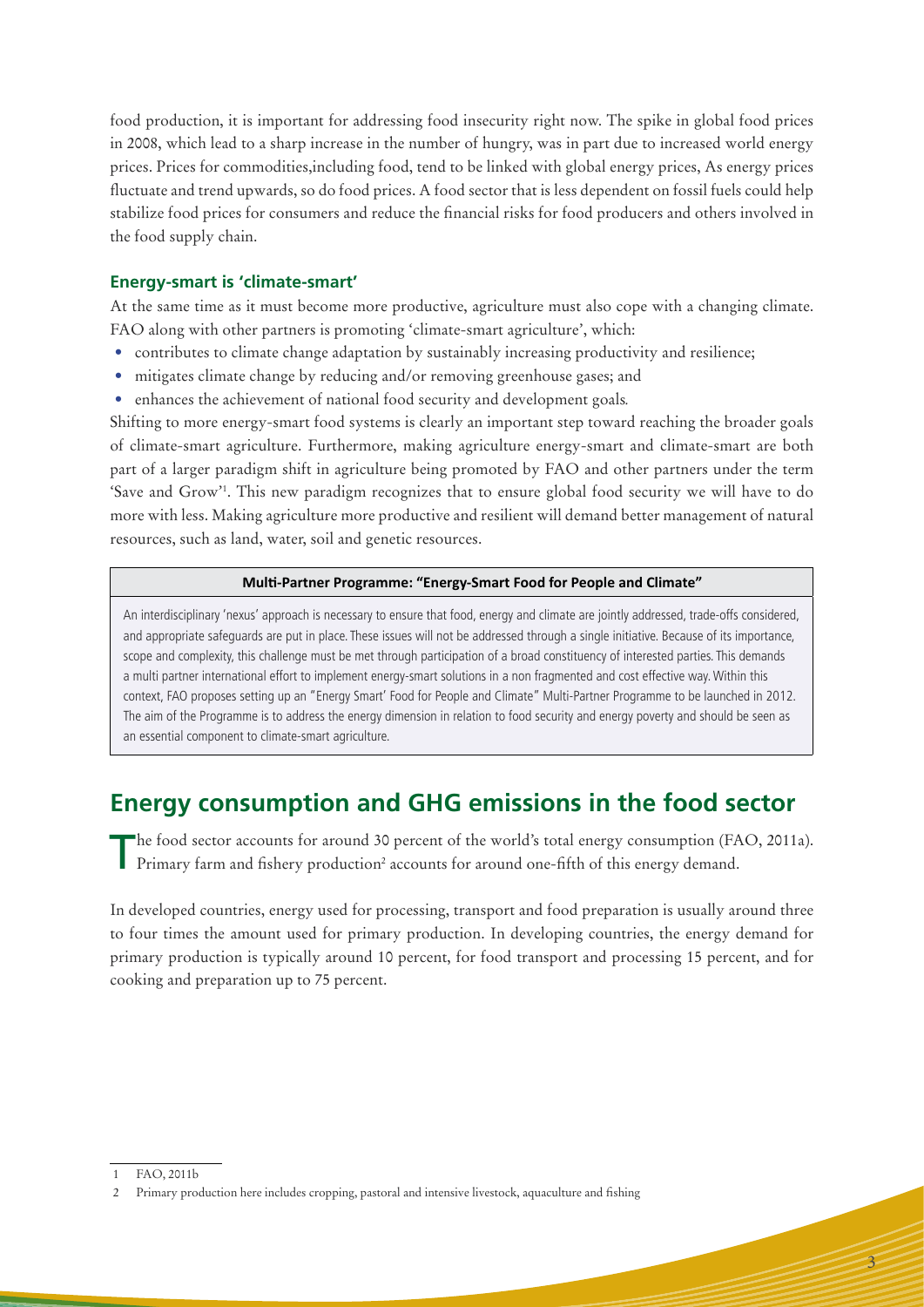

Indication of global, shares of end-use energy demands throughout the food supply chain showing total final energy for the sector and a breakdown between developed and developing countries.

Livestock production shows noticeable differences between developed and developing countries. Developing countries consume around 1 MJ of fossil fuel per MJ of animal product, while developed countries consume around 4.3 of MJ fossil fuel per MJ of animal product. Capture fishing is one of the most energy-intensive methods of food production. The global fishing fleet captures around 80-90 Mt of fish and invertebrates each year and consumes around 620 liters of fuel per tonne of catch. Small-scale enterprises produce around half of the total fish catch using a fleet consisting of about 4.3 million small vessels. Two-thirds of these vessels are powered by internal combustion engines that run on fossil fuels. The rest of these boats, mainly in Asia and Africa, use sails and oars.

The entire food chain accounts for around 22 percent of total GHG emissions, including landfill gas produced from food wastes<sup>3</sup>. Globally, methane from rice paddies and ruminant livestock<sup>4</sup> combined with nitrous oxides from nitrogenous fertilizers, soil and animal wastes have a greater impact on climate change than energy-related carbon dioxide emissions. Primary production accounts for around 14 percent of the total global GHG emissions. This is mainly from methane emissions, which in developing countries are twice as high as those from developed countries. However, when calculated on a per capita basis, emissions in developing countries are considerably lower. A greater share of carbon dioxide emissions come from developed countries. These emissions result from the use of fossil fuels to generate heat and electricity for food storage and processing, as well as for transport and distribution (IPCC, 2007a).

<sup>3</sup> Based on Giampietro, 2002; Smil, 2008; IEA, 2010; Woods et al., 2010; GoS, 2011 and others

<sup>4</sup> goats, sheep, cattle, deer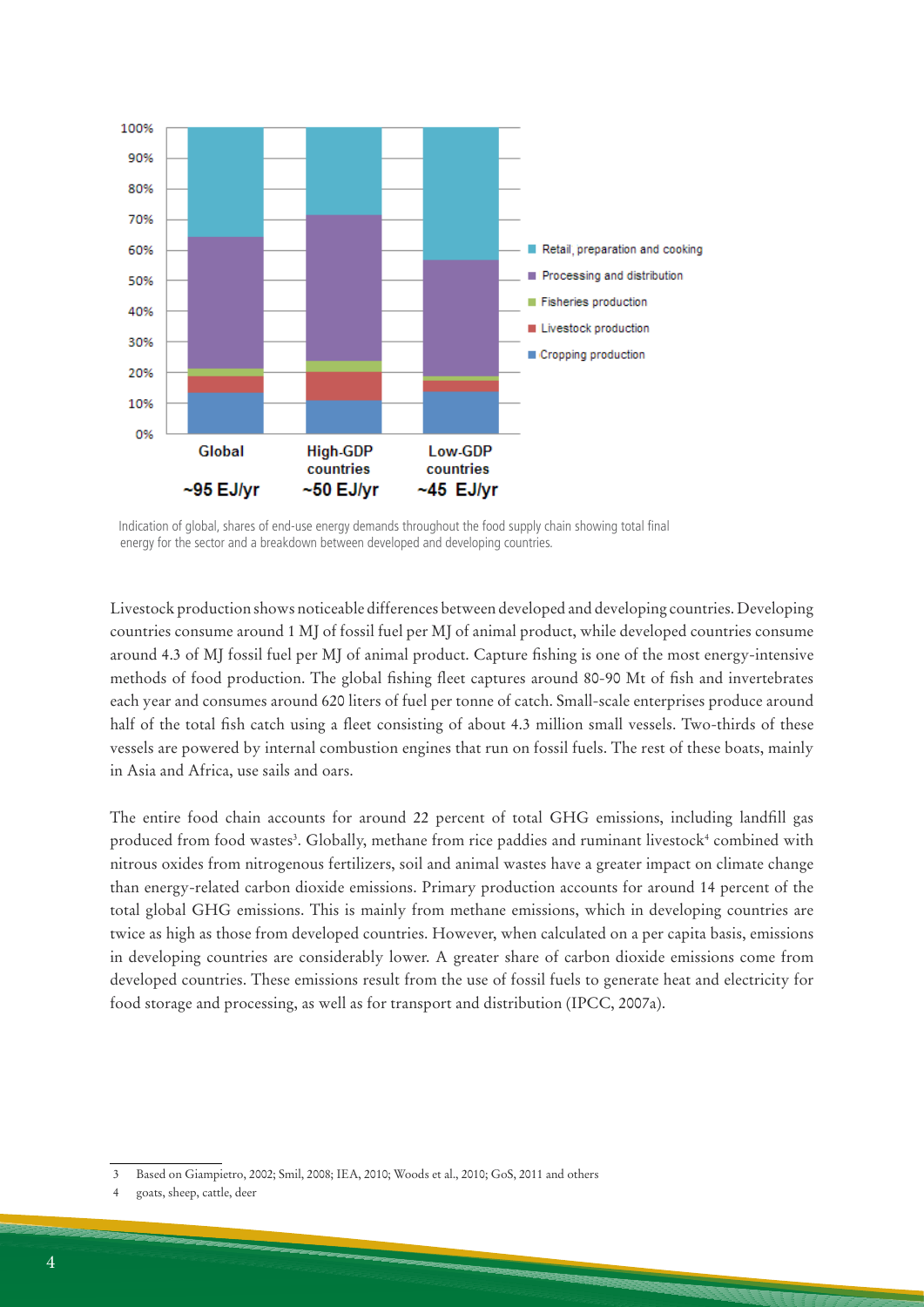

Global shares of GHG emissions along the food supply chain with breakdown by gas and also for developed and developing countries.

Caveat. It should be noted the numbers in this and the previous graph are indicative only and should be interpreted with<br>care. FAO analyses were based on the range of data available, but these data were at times unreliable *out of date since food energy use patterns are rapidly changing. In addition, there is no standard collection methodology for food-related energy and GHG data as presented in the literatur*e.

## **Becoming energy-smart**

Food security cannot be achieved without providing energy to the millions of rural communities currently living without modern energy services. That's why being energy-smart is not simply a matter of reducing energy use. Energy-smart food systems deliver energy that enables rural communities in developing countries to produce more food and enjoy the social and economic benefits that people living in the developed world take for granted. Being energy-smart also helps ensure that energy, however it may be generated, is used efficiently



5

wherever food is produced, processed, stored, sold and consumed. Because of uncertainty about the supply and affordability of fossil fuels, harnessing renewable sources of energy to power the food sector is an energy-smart approach. A shift toward energy-smart food systems involves:

- improving access to modern energy services;
- increasing the efficiency of direct and indirect energy use so that the energy intensity of food decreases;
- using more renewable energy as a substitute for fossil fuels; and
- • simultaneously enhancing food security and sustainable development.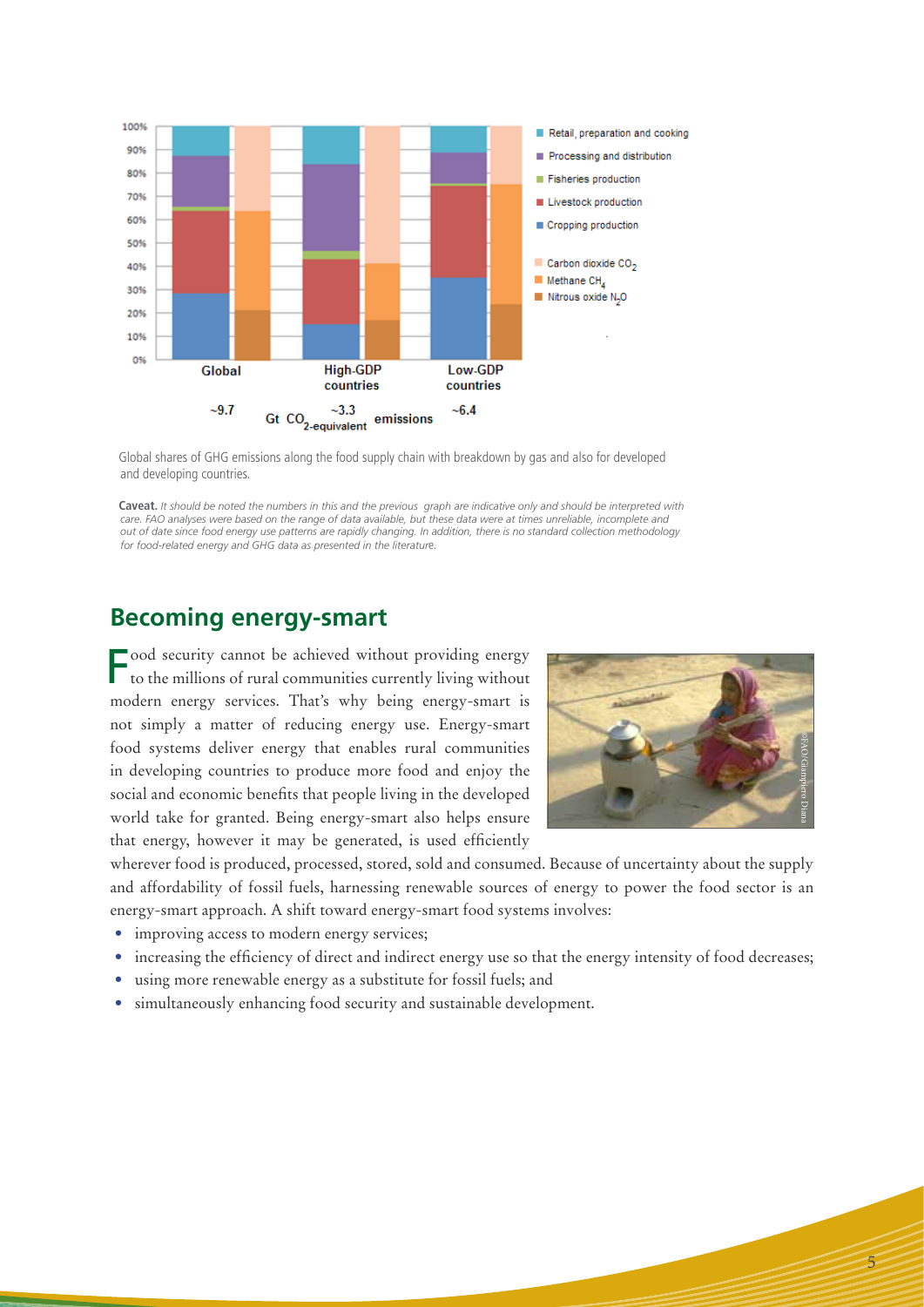#### **Some key terms**

#### **Direct and indirect energy**

Energy consumption in the food sector is typically disaggregated into direct or indirect energy. Direct energy is used to operate farms, fisheries, processing plants, vehicles for transport and prepare meals. Indirect energy, on the other hand, refers to the energy required to manufacture inputs such as machinery, equipment, fertilizers and pesticides.

#### **Energy intensity**

Simply monitoring the amount of energy used by a food system is not enough to determine whether it is becoming more or less energy-smart. The concept of energy intensity is proposed to measure the effective use of energy in the food chain. Energy intensity is defined as the amount of energy used per unit of food produced. Addressing the energy status of the whole food sector can help identifying options for lowering the energy intensity, reducing food losses and increasing the local use of renewable energy resources. Any attempts to reduce energy to the food sector or to generate energy from this sector that would be detrimental to productivity, processing activities, or food quality are rarely beneficial and should be avoided.

#### **Food systems**

Food systems encompass all the activities carried out during food production and all the stages of the food supply chain that connects the producers to consumers,including agriculture, fisheries and animal feed production; post-harvest operations; food storage and processing; transport and distribution; and retailing, preparation and consumption.

The spectrum of food systems is complex and diverse. Food systems range from basic subsistence smallholder farmers growing food for their own consumption to large commercial, corporate farms supplying huge supermarket chains across the world. All of these systems are dependent on energy, but they have different energy priorities and different pathways for becoming energy-smart.

### **Bioenergy and renewable energies in food systems**

 $\Gamma$  ince agriculture can be designed to maximize the production of both food as well as biomass that can be **Converted to energy, bioenergy has a special role to play in energy-smart food systems.** As mentioned earlier, food systems require energy, but they can also provide resources to generate renewable energy. By tapping into these renewable energy resources, rural communities can produce and preserve more food and raise incomes. The renewable energy associated with food systems may also be harnessed to deliver energy services, such as lighting and communication that can improve local education and health services and raise the quality of life for individual families.

At present, renewable energy meets over 13 percent of global primary energy demand (FAO 2011, forthcoming). Bioenergy, which includes liquid and gaseous biofuels, as well as the use of solid biomass to generate energy, is already a major form of renewable energy. Bioenergy and other renewable energy platforms, such as wind, solar, mini-hydro and geothermal, may be used to help agriculture and the food sector become more self-sufficient in energy. Almost half of the bioenergy consumed comes from traditional sources of biomass and is used by rural household primarily for cooking and heating. Cleaner sources of energy would directly benefit these households. The integration of bioenergy with other renewable energies along the food chain can also

*"Renewable energy can enhance access to reliable, affordable and clean modern energy services, is particularly well-suited for remote rural populations, and in many instances can provide the lowest cost option for energy access" (IPCC).*

provide an opportunity to generate surplus energy that can help meet household needs, improve livelihoods and support local development.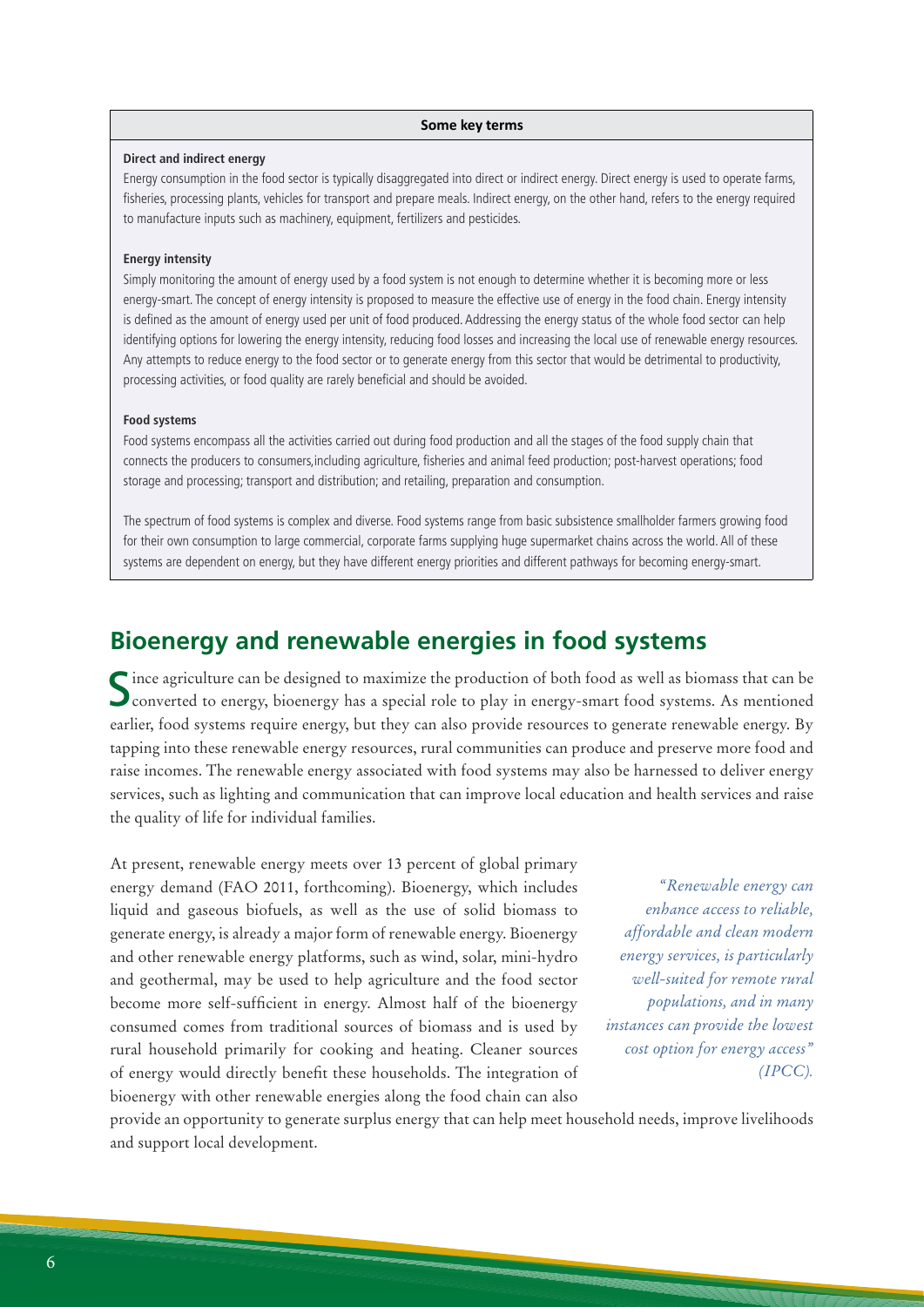#### **Bioenergy crops**

Some crops, such as corn, cassava, sugarcane and rapeseed, are being purposely cultivated in some countries to provide biomass for conversion to liquid biofuels for transport and combined heat and power cogeneration. Well-managed biofuel production could support the diversification of agricultural markets, providing economic incentives for much needed investments in capital and skills, particularly in developing countries. Energy crop management can also help maintain, and in some cases, enhance soil fertility for future food production. The mitigation of saline soils in Australia though agroforestry biomass production linked with food production is an example of the potential environmental benefits of bioenergy crop development.

#### **'Talking rubbish'? Biomass residues for energy**

Animal wastes, crop and forest residues, by-products from food processing , food wastes from retailers, households and restaurants are examples of biomass originating from different stages of the food supply chain. These biomass sources are flexible energy resources that can be:

- used on-site if and when needed to provide direct energy inputs;
- processed on-site into energy for sale elsewhere;
- sold off-site for collection and use for community heating or combined heat and power co-generation; and
- sold off-site and collected on a wider scale and in greater volumes to supply larger commercial liquid biofuel production plants.

Methods for collecting and delivering residual biomass supplies to an energy conversion plant depend on the site's location. On farms, the collection and storage of animal wastes and crop residues, such as baled cereal straw, add to the costs of delivering biomass. In food processing plants where biomass is already collected on-site as part of processing activities, costs can be relatively low. Their use as a source of energy can even save money in cases where it eliminates waste disposal costs.

Sugar mills commonly use the material left over after the sugar has been extracted from the cane (bagasse) for combined heat and power co-generation. Mauritius is already obtaining close to 40 percent of its total electricity supply from combined heat and power co-generation systems using sugarcane bagasse (Karekezi and Kithyoma, 2006). The capacity to export electricity or biomethane can be limited if the farm or processing plant is not located near the existing electricity or gas grids and connection costs are high. Also, some food processing plants operate seasonally and may not be able to provide a steady flow of energy all year. In these situations, specific contractual arrangements are required.

#### **Renewable energy projects**

Renewable energy projects, including those dealing with bioenergy, can benefit the community by pumping more income into the local economy. Some of the new revenues can be channelled toward improving public services and attracting new businesses. The initial project can generate new jobs, but long-term employment opportunities are also possible through the creation of local companies involved in refining renewable energy technologies, manufacturing components and providing related energy services. These higher wages jobs favour the development of local skills and help rural communities attract skilled workers. The costs of deploying renewable energy technologies, calculated over their lifetime, are typically higher than current average prices for electricity, heat and transport fuels. However, as more knowledge and experience is gained, the costs for renewable energy technologies are likely to decline. In many specific situations, renewable energy can be economically competitive. For example, in remote rural areas without access to the electricity grid, autonomous renewable energy systems are competitive because they allow users to avoid the high expenses involved in connecting to the grid.

7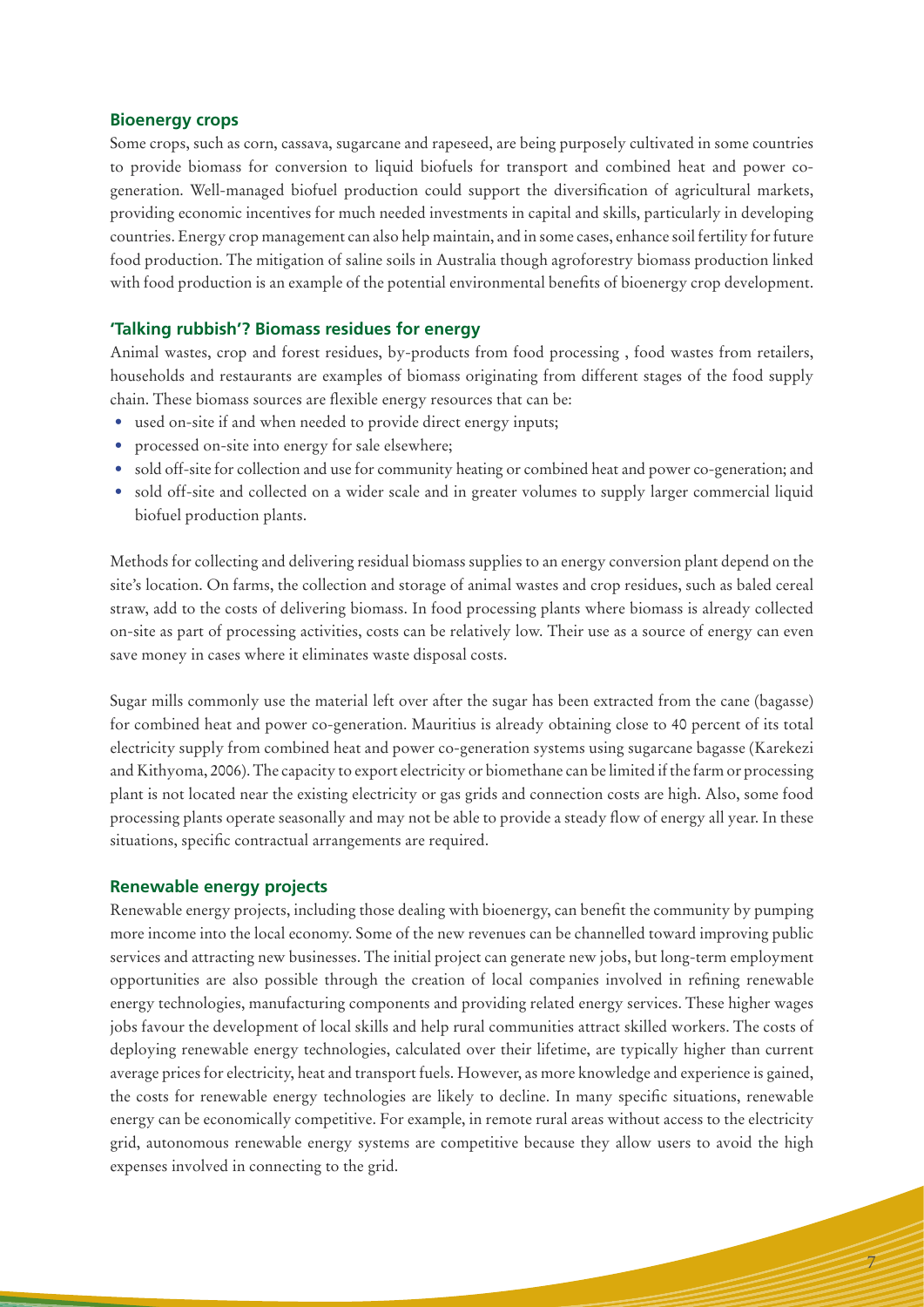#### **Weighing the risks and benefits**

Land and water are essential natural resources for all food systems. There are concerns about the impact of bioenergy development, particularly large-scale biofuel development; whether it will increase food prices and foster greater food insecurity by competing with food production for land and water, and whether it will really bring about significant reductions in GHG emissions. Potential risks and benefits need to be carefully weighed in light of country- and region-specific variables. In recent years, FAO, in collaboration with its partners, has developed a 'Support Package for Decision-Making for Sustainable Bioenergy'. The support package includes five elements, which have been developed under various FAO projects and activities<sup>5</sup>. FAO's work to date has shown that in some cases, if properly managed, bioenergy production can boost rural development sustainably without compromising food security. In other situations, it will not be appropriate or viable (FAO, 2010).

The amount of land required for deploying solar and wind energy technologies is usually relatively small. It has been calculated that the fraction of land needed to displace global fossil fuel use with renewable energy technologies would use around 1.5 percent of the land area currently used for agriculture (Bardi, 2004). This would have little impact on agricultural production.

# **Improving energy efficiency in food systems**

Becoming energy-smart involves improving energy efficiency to reduce energy consumption without affecting productivity. For several decades, options for increasing energy efficiency in larger-scale food systems have expanded. However, subsistence farmers in developing countries may have few options to become more energy efficient simply because they have little or no access to energy to begin with.

Energy conservation and efficiency measures can be achieved at all stages of the food chain. These measures can bring either direct savings through technological or behavioural changes or indirect savings resulting from co-benefits derived from the adoption of agro-ecological farming practices.

#### **Conservation agriculture**

Conservation agriculture is an approach to farming that seeks to improve farm management by using crop rotations to enhance the soil nutritional status. It applies principles of soil conservation and usually incorporate zero tillage or low tillage practices. Conservation agriculture lowers the demand for inorganic nitrogen, reduces pests and minimizes soil disturbance. Reduced energy inputs are usually a co-benefit of conservation agriculture. No-till or low-till methods can reduce fuel consumption for cultivation by between 60 to 70 percent (Baker *et al., 2006)*. These methods also improve soil water retention, reduce soil erosion by incorporating crop residues into the surface and minimize soil carbon losses. Historic carbon losses through conventional cultivation are estimated to be between 40–80 Gt and are increasing by a rate of 1.6±0.8 Gt per year, mainly in the tropics (GoS, 2011).

#### **Irrigation**

The mechanical pumping of water occurs on approximately 10 percent of the world arable land area (around 300 Mha) and consumes around 0.225 EJ/yr. A significant amount of this energy is needed to power pumps (Smil, 2008). In addition, another 0.05 EJ/yr of indirect energy is required to manufacture and deliver

<sup>5</sup> A brief description of FAO's support package for sustainable bioenergy is available here http://foris.fao.org/preview/28392- 0a6fa87cdb2f3aa0d63bddb17bb2a6b8e.pdf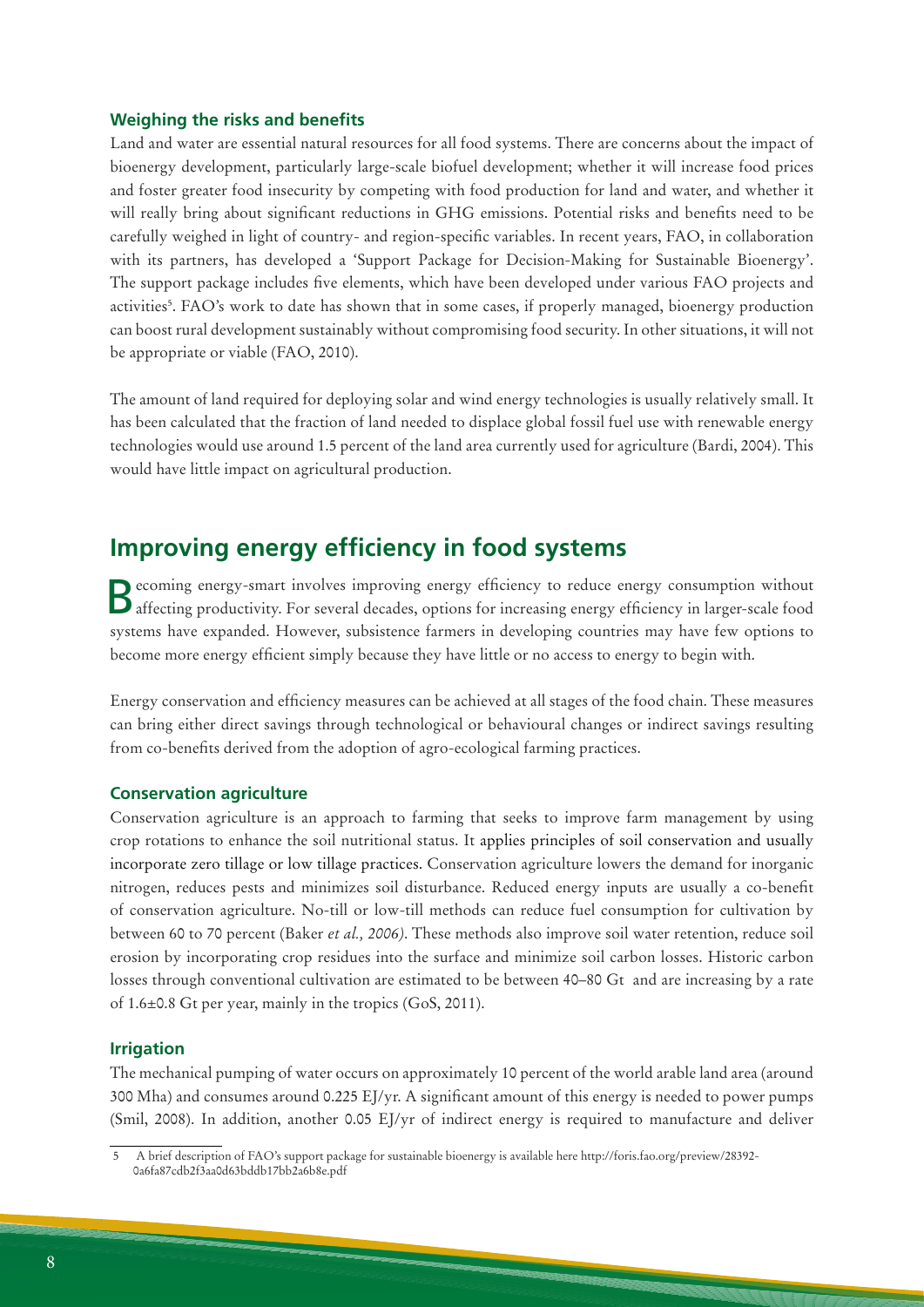irrigation equipment. Irrigated agriculture contributes 40 percent of the world's food (FAO, 2002). In many part of the world, water scarcity threatens agricultural production. There is a real need to lower water intensities in food production. Increasing the efficiency of water use is also energy-smart, as it reduces the demand for pumping. Energy savings from existing irrigations systems can come from improving basic operating conditions, mending leaks and replacing worn or improperly sized pumps. Both water and energy inputs can be reduced by sowing crops to avoid anticipated periods of water deficit and by using mulch. Water management policies that promote the introduction of more efficient irrigation methods, such as precision irrigation, low-head drip irrigation, waste water recycling, are energy-smart.

#### **Fertilizers**

Energy embedded in the production of inorganic fertilizer is globally significant. Nitrogen fertilizer production alone accounts for about half of the fossil fuels used in primary production (GoS, 2011). Farmers can save indirect energy by reducing the amount of fertilizers applied through more precise applications through the use of computer-aided technologies, such as biosensors for soil fertility monitoring and trace gas detection. In developed countries, since the mid-1980s, a combination of these techniques has achieved significant reductions in fertilizer use. In the USA for example, between 1979 and 2000 fertilizer applications have been reduced by around 30 percent (Heinberg and Bromford, 2008). A shift towards organic fertilizers and the cultivation of nitrogen-fixing plants, can also reduce indirect energy inputs. This would also serve to lower GHG emissions and avoid excess nitrates being discharged into aquifers and surface waters.

#### **Storage and refrigeration**

It is estimated that food storage involves between 1-3 MJ/kg of retail food product (Smil, 2008). The food choice expectations of people living in developed countries are made possible by affordable refrigeration systems across the entire food supply chain. Introducing similar systems for developing countries will be difficult and will require large amounts of energy. Avoiding refrigeration dependence is difficult when economic development depends on exporting food to more industrialized countries. Possible solutions are bulk preservation with transport only to local markets and the use of passive evaporative-cooling technologies rather than active cooling that depends on electricity supply. When they become economically viable, stand-alone solar chillers are another potential option. Refrigerated storage can account for up to 10 percent of the total carbon footprint for some products when electricity inputs, the manufacturing of cooling equipment, and GHG emissions from lost refrigerants are taken into account (Cleland, 2010).

#### **Transport and distribution**

In 2000, over 800 Mt of global food shipments were made (Smil, 2008). Globalization in the past two decades appears to have increased the average distance travelled by food products by 25 percent. Given the fluctuating prices for fossil fuel prices, transport and distribution are particularly vulnerable components of the food chain. Locating production and handling of food closer to areas of high population density can help reduce energy consumption for transport (Heller and Keoleian, 2000). However, since long distance transport by ship or rail can be done at relatively low ratios of MJ per tonne per km, producing specific crops and animal products in locations where productivity is naturally high can lead to energy savings that compensate for the relatively little extra energy required for their transport to distant markets.

#### **Food preparation**

In developing countries where relatively little energy is used to produce food, the share of energy used in food preparation can be very high. Cooking typically consumes 5-7 MJ per kg of food. However, in developing countries it can be 10-40 MJ per kg (FAO 2011, forthcoming). Traditional biomass used for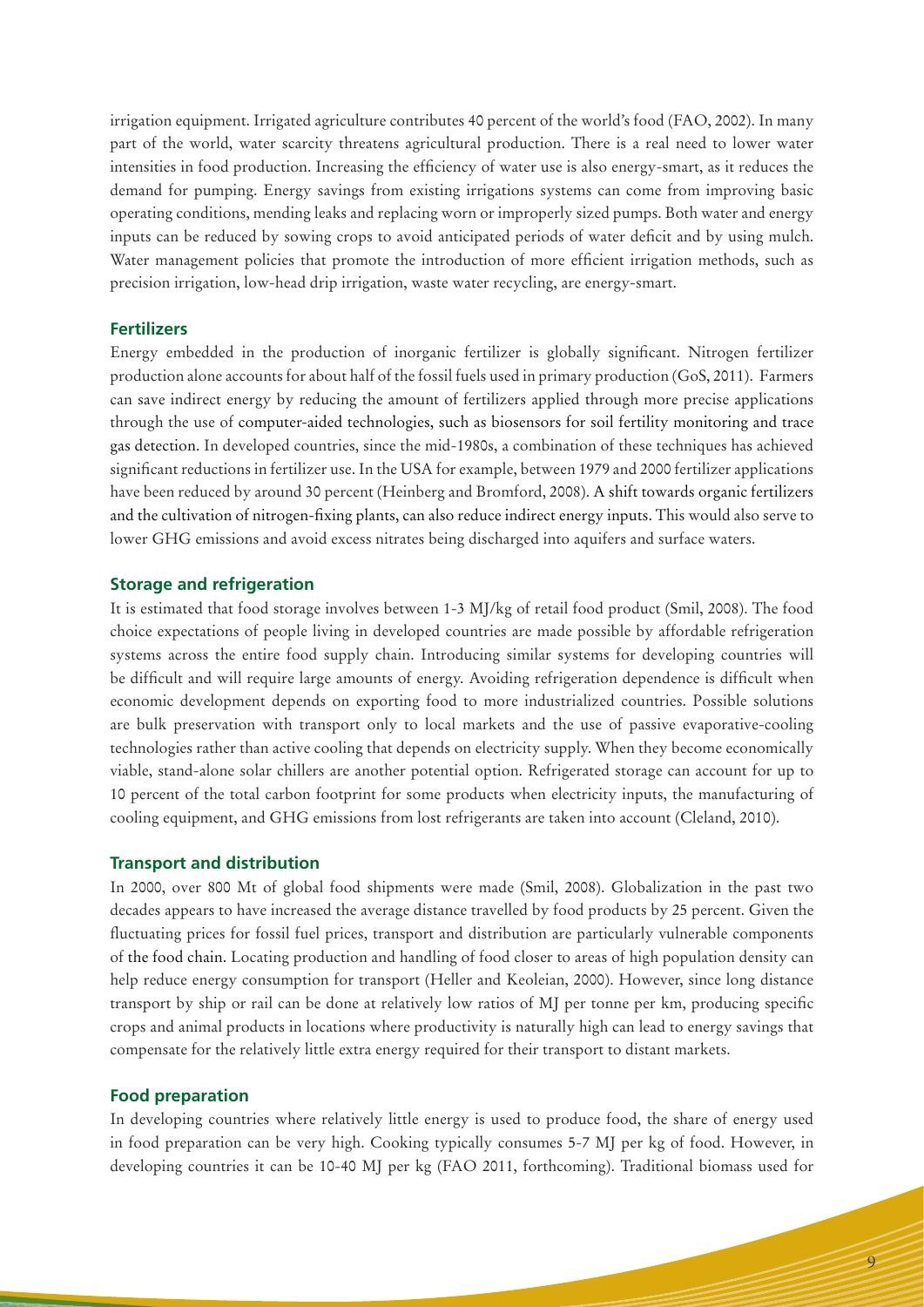energy (fuelwood, crop residues and animal dung) is widely used in developing countries for domestic uses, particularly cooking and heating. Inefficient cooking on open fires and the associated health risks from smoke inhalation are well documented. Compared with open fires, the use of more efficient biomass cooking stoves can reduce the demand for traditional fuelwood by half (IPCC, 2011).

#### **Food losses and waste**

About one-third of the food produced is lost or wasted (Gustavsson *et al*., 2011). These losses occur at all stages of the supply chain, amounting to around 1200 Mt per year. When food is wasted, the energy used to produce the food is also wasted. Overall, the energy embedded in global annual food losses is thought to be around 38 percent of the total final energy consumed by the whole food chain. Food waste in European and North American countries is between 95 to 115 kg per capita per year. In sub-Saharan Africa, South Asia and South-East Asia where food is relatively scarce, food losses are between 6-11 kg per capita per year. These losses result from inadequate harvesting techniques, poor storage facilities, limited transportation infrastructure and ineffective packaging and market systems. Financial and technical limitations are hampering efforts to reduce these losses. Educating smallholder farmers on how to reduce food losses could be a relatively cost-effective manner for improving rural livelihoods. But significant work to change consumers' attitude is also needed, and this might prove challenging.

# **Energy access for livelihoods in food systems**

Both renewable energies and increased energy efficiency can contribute to energy access. When bioenergy and other renewable energies are available, they can be used locally to supply much needed energy for farming and food processing, alleviate energy poverty and spur rural development. Opportunities exist for the small-scale production of biofuels to power agricultural machinery and vehicles to transport food products to the local market. For example, pure vegetable oil (oil that is extracted from plant material and use as fuel) can be used directly in diesel engines to generate electricity or to run farming equipment. However, trade-offs may need to be made between optimizing energy efficiency and keeping energy affordable for the most impoverished sections of society, especially in rural areas.

#### **Lessons from the introduction of energy-efficient cooking stoves**

Around one quarter of the 2.7 billion people who rely on traditional biomass for cooking and another 0.3 billion who rely on coal now use improved cooking stove designs (UNDP, 2009). However, not all programmes designed to introduce more energy efficient stoves have been successful. The lack of success is often due to the informal nature of the fuelwood supply chain and a poor understanding of local cultures and their cooking habits. For example, users may prefer to cook with fuelwood in the evening when it is cooler rather than cooking in the heat of the day with a solar oven. Traditional biomass cooking stoves may be less energy-efficient, less healthy and more labour-intensive than solar or biogas designs, but they are often more affordable, which is a critical factor for impoverished rural communities. The introduction of improved designs of domestic stoves has succeeded mainly when micro-finance is available for the necessary capital investments.

Increasing energy availability can help meet basic human energy needs, provide energy services to support the establishment of small and medium enterprises outside the food sector and help diversify incomes. A balance needs to be found between improving access to new energy sources and increasing the efficiency of existing energies. The decision will depend on local conditions and the economic trade-offs involved in for each option. By subsidizing the retail price paid for imported fossil fuels or by introducing measures that support the deployment of renewable energy technologies in rural areas, governments can help improve access to energy for agricultural communities.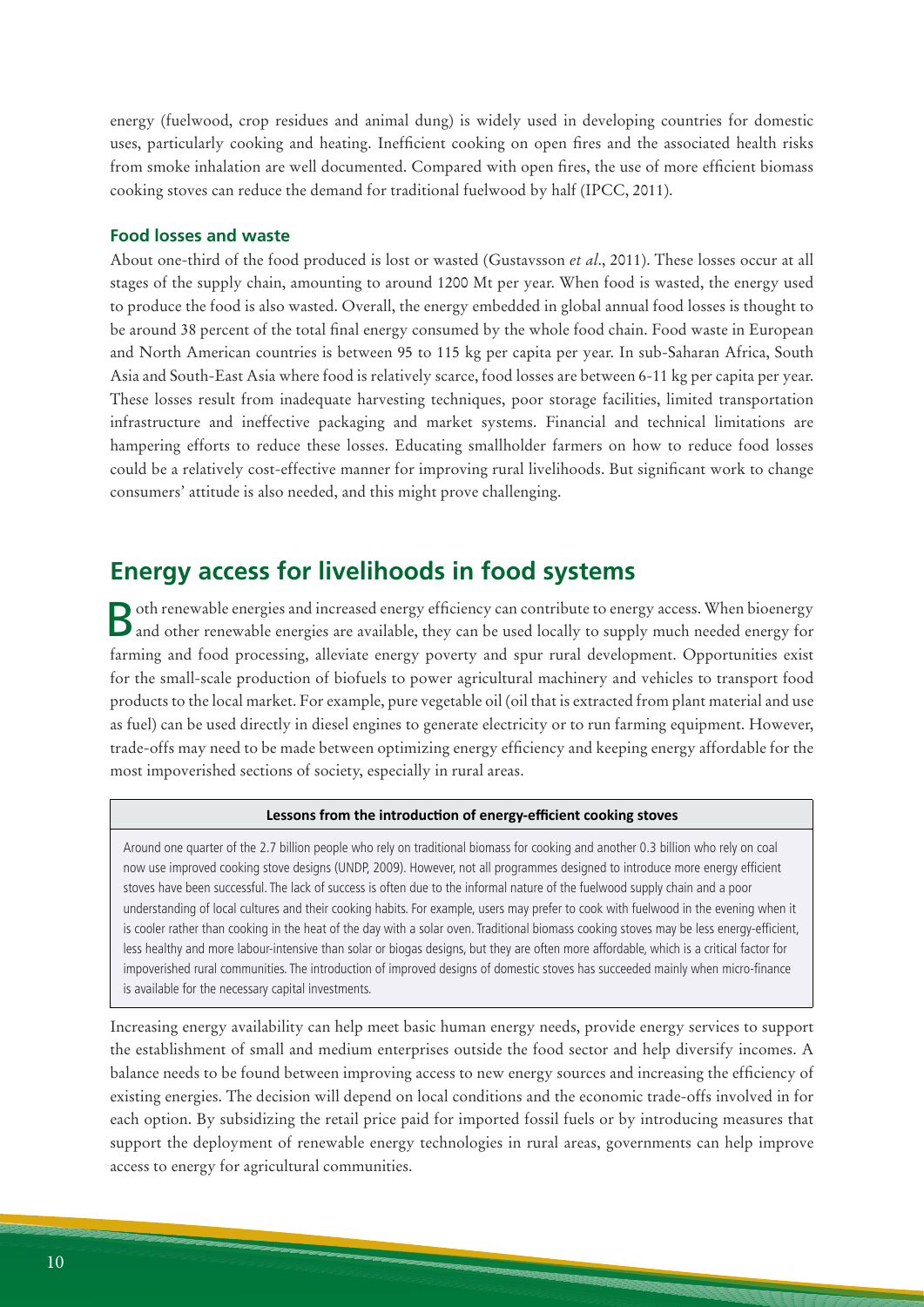#### **Integrated food energy systems (IFES)**

FAO's work on Integrated Food-Energy Systems (IFES) has shown that food and energy can be produced in parallel on farms to meet both energy and food needs. This can be done either through optimizing the use of land by combining energy and food crops or through the optimal use of biomass residues produced in food systems to generate energy (Bogdanski et al., 2010a). These system offer a range of opportunities for fulfilling the three key objectives of energy-smart food systems: greater energy efficiency, increased use of renewable energy and improved energy access. Several types of IFES follow a landscape approach that support sustainable crop intensification and improve energy efficiency in primary production. The IFES framework can also provide a balance between large scale businesses seeking to maximize profit and longterm mixed farming systems. Such a framework can also be used to develop of regional-scale energy and food production systems. In certain cases, IFES can be implemented without costly capital investment.

## **Policies towards more energy-smart food systems**

Policy-makers need to adopt a long-term view to make the needed paradigm shift to energy-smart food systems. But just because this shift will not be accomplished in the short term does not mean that we can afford to wait. The key question at hand is not, 'If or when we should we begin the transition to energy-smart food systems?', but rather 'How can we get started and make gradual but steady progress?' Political will needs to be mobilized to ensure that key decisions on investment and policies are taken and implemented effectively. FAO is prepared to take a leading role and assist member countries to address the energy-food-climate nexus. This is why FAO recommends the establishment of a multi-partner programme on 'Energy-smart food for people and climate'. Such a programme would make an important contribution to the recently launched UN initiative 'Sustainable Energy for All' and to the achievement of a 'Green Economy', which will be promoted at Rio+20.

#### **Recognizing shared goals**

The options for making food systems more energy-smart are intertwined with other development goals. Creating a greater understanding of these mutually supportive relationships can contribute to more coordinated policy formulation among government ministries responsible for food, agriculture, energy, health, transport, economic development and the environment. This multi-sectoral cooperation can advance a holistic landscape approach to energy-smart food systems that link agricultural production and natural resource management with poverty reduction through improved product supply chains.

#### **Building multi-stakeholder dialogue**

Existing policy frameworks and national energy policies in developing countries often do not respond to the energy needs and capacities of impoverished communities. Questions related to energy access - Is the energy affordable? Is the technology adaptable? - need to be addressed when developing new policies. From the social perspective, co-benefits, such as heightened security of water supplies, healthier landscapes and greater biodiversity should be also considered in any policy decisions.

Land tenure issues also require careful consideration, particularly for bioenergy production. In recent years there has been a growing interest in large-scale land acquisition for securing a future supply of food and for biofuel production (*Cotula, et al.*, 2010). This development has raised concerns about land tenure security, as the most vulnerable segment of the population depend on land and other natural resources for their livelihood and food security. The move toward energy-smart food systems cannot be accomplished without substantive multi-stakeholder dialogue on options for energy production and consumption and the policies and institutional arrangements needed to achieve the desired results.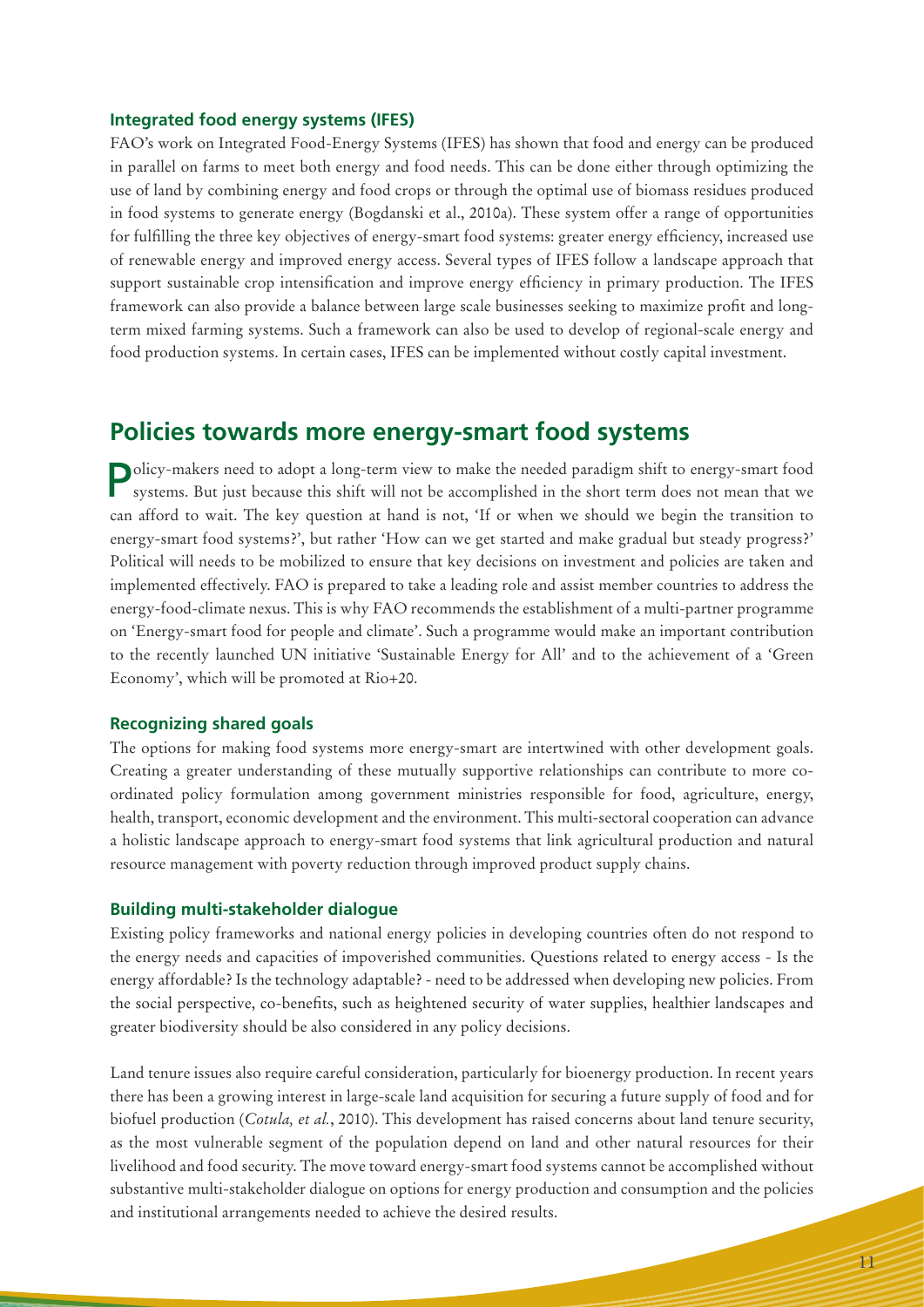#### **Establishing public-private partnerships**

Public-private partnerships will be essential to establish energy-smart food systems that can reduce the food sector's dependency on fossil fuels. Investors may need incentives to start business ventures to deliver energy services to rural communities with very limited ability to pay for them. Governments may need to offer subsidies or other financial incentives, such as offering long-term contracts to renewable energy producers based on the cost of generation. Public sector support should also be used for transferring appropriate energy technologies to communities where it is needed and for research and development into local energy technologies. Policies on tariffs and risks should be clearly laid out.

#### **Maintaining flexibility**

It is also important to realize that a flexible approach is necessary to suit specific situations. Having a mix of policy designs and implementation approaches flexible enough to accommodate the evolution of technologies, markets and other factors can help overcome barriers to renewable energy deployment.

#### **Following the right policy sequence**

Policy sequencing is also critical. Legal and regulatory frameworks regarding the use of land and other resources, the connection and integration to electricity grids, and the allocation of permits and rights, should be in place before introducing renewable energy policies.

#### **Ensuring financial benefits**

Over the last several decades, some governments have implemented policies to manage the demand for energy and improve energy efficiency in food supply chain. These policies tend to be set within a broader constellation of policies designed to reduce energy use in the transportation and industrial sectors and encourage more energy-efficient behaviour at home. At present, primary producers are likely to adopt energy savings measures only when significant financial benefits are evident. For example, fishermen are highly motivated to reduce fuel consumption for the immediate economic savings it generates.

#### **Reducing food losses and waste**

Less food waste means more energy is saved. The European Landfill Directive, which outlines obligations for reducing organic wastes in landfills, is an example of a policy that reduces food waste and reduces GHG emissions.

Changing traditional dietary patterns so that they become more energy-smart requires powerful and widespread public awareness campaigns. However, promoting a shift to a diet with less energy-intensive foods is unlikely to gain much support, unless efforts to make this change are linked to achieving national health objectives. For example, establishing financial incentives or taxes that encourage people to eat more fresh produce and to reduce their intake of animal fats could be part of national efforts to reduce heart disease and obesity. Retailers can help consumers become more energy-smart by placing labels on food packaging that display the energy used in the production, processing, packaging and distribution of the product. This is complex undertaking and would require international standards for measuring energy consumption at each stage of the food chain.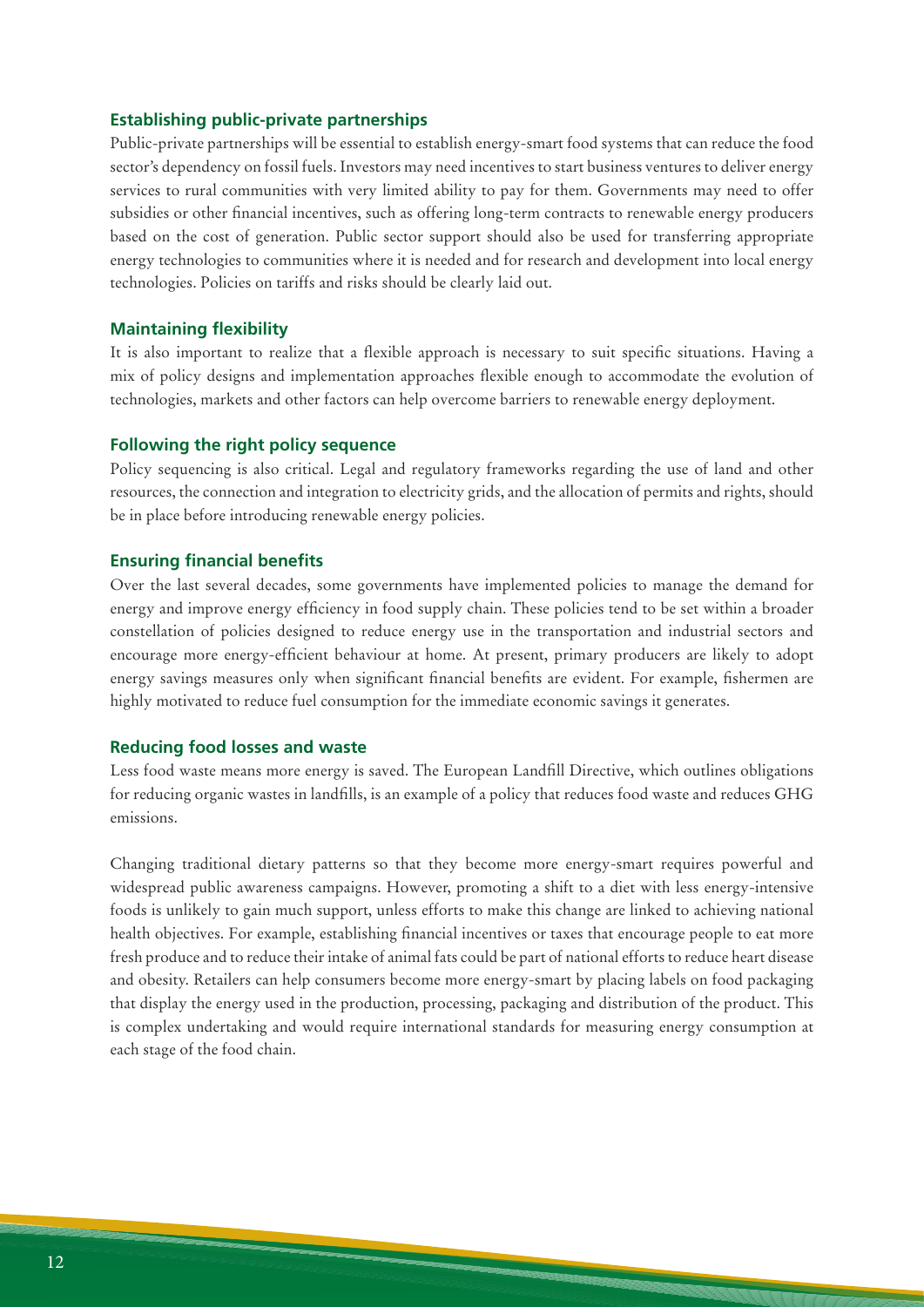#### **Addressing knowledge gaps**

One of the key steps that need to be taken is to address gaps in our knowledge about the status of energy use and energy production in food systems. Developing effective policies and programmes will require more accurate data from a variety of fields. This will demand significant increases in public investment in research and development for energy. Private sector investments in research and development in the food chain, directed primarily to large-scale systems, have been



driven by the need to respond to the globalization of food commodity markets and the desire to maximize profits. Small-scale systems in developing countries have been neglected.

The time needed to develop new energy-smart food systems so that they are competitive with conventional systems is often under-estimated. Analysis of the timelines for creating new pathways for delivering energysmart systems, establishing appropriate safety nets and adopting effective transition measures would provide programmes will require more accurate data from a variety<br>of fields. This will demand significant increases in public<br>investment in research and development for energy. Private<br>sector investments in research and developmen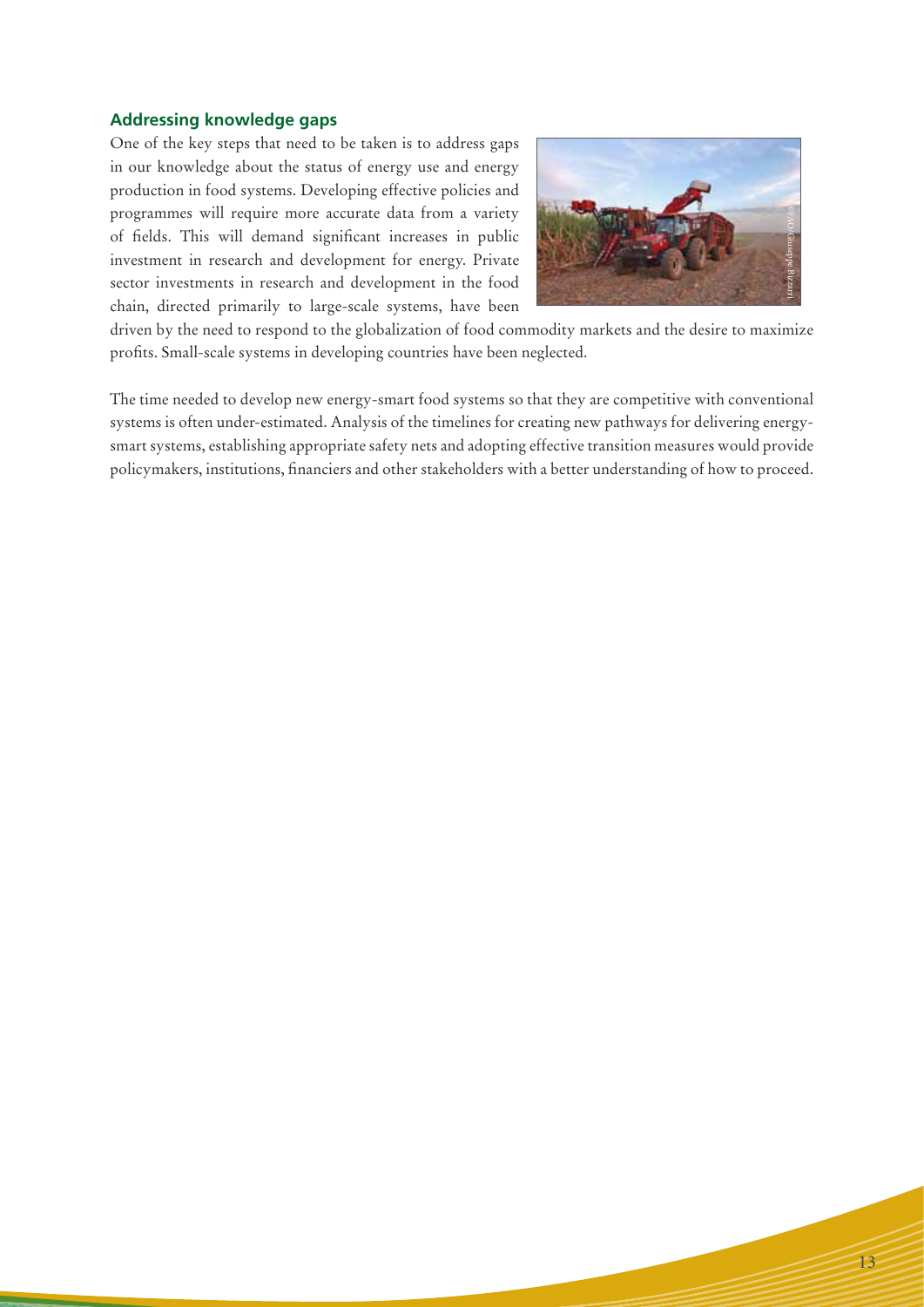# **References**

- This brief summarizes the key findings and supportive information comprise in a forth coming detailed FAO issues paper, Energy-Smart Food for People and Climate, prepared by Ralph E.H. Simms.
- Baker C J, Saxton C E, Ritchie W R, Chamen W C T, and Reicosky D C, 2006. *No tillage seeding in conservation agriculture,* CABI publishers, 352 pages. http://bookshop.cabi.org/?site=191&page=263 3&pid=1970
- Bardi U, 2004. Solar power agriculture: a new paradigm for energy production, Proc. "2004 New and Renewable Energy Technology Developments for Sustainable Development" conference, Evora, Portugal June. http://www.spiritviewranch.com/pdf/Christoph/archive/Solar%20Power%20 Agriculture.pdf
- Bogdanski A, Dubois O and Chuluunbaatar D, 2010b. *Integrated food energy systems –project assessment in China and Vietnam 11-29 October.* Climate, Energy and Tenure Division, Food and Agriculture Organization of the United Nations, Rome. http://www.fao.org/docrep/013/i2044e/i2044e.pdf
- Bruisma J, 2009. *The resource book to 2050: by how much do land, water and crop yields need to increase by 2050?* FAO expert meeting, "How to Feed the World in 2050", Food and Agriculture Organization of the United Nations, Rome. www.fao.org/docrep/012/ak542e/ak542e00.htm
- Cleland D, 2010. *Towards a sustainable cold chain,* 1st International Cold Chain Conference, International Institute of Refrigeration, Cambridge, UK. March. http://www.iifiir.org/userfiles/image/ bookshop/2010-1.jpg
- Cotula, L., Vermeulen, S., Leonard, R. and Keeley, J., 2009, Agricultural investment and international land deals in Africa. Land grab or development opportunity?, IIED/FAO/IFAD, London/Rome.
- FAO, 2002. *Deficit Irrigation Practices,* Water reports 22. 109 pages. Sustainable Development Department, Food and Agriculture Organization of the United Nations, Rome. http://www.fao.org/ docrep/004/y3655e/y3655e00.htm
- FAO, 2009. *How to feed the world in 2050,* Food and Agriculture Organization of the United Nations, Rome. 35 pages. *www.fao.org/fileadmin/templates/wsfs/docs/expert\_paper/How\_to\_Feed\_the\_World\_ in\_2050.pdf*
- FAO, 2010, The Bioenergy and Food Security Analytical Framework, Environment and Natural Resources Management Working Paper, 16, FAO Rome
- FAO, 2011a (forthcoming), Energy-Smart for People and Climate Issue Paper, Food and Agriculture Organization of the United Nations, Rome.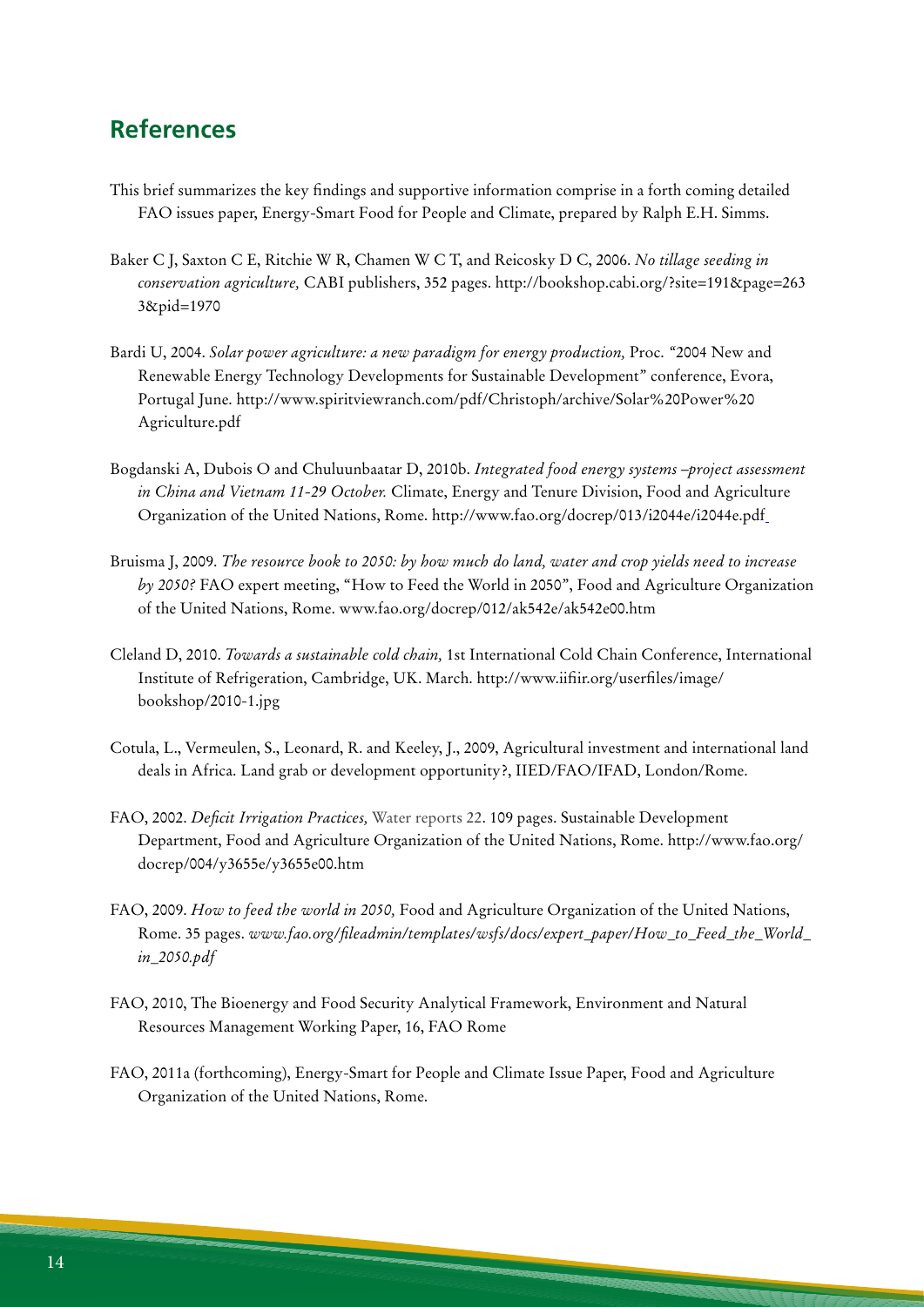- FAO, 2011b. Save and grow a policy maker's guide to the sustainable intensification of smallholder crop production. Plant Production and Protection Division, Food and Agriculture Organization of the United Nations, Rome. 101 pages.
- GoS, 2011. *Foresight project on global food and farming futures*, Synthesis Report C12: Meeting the challenges of a low-emissions world, UK Government Office for Science, London. http://www.bis. gov.uk/assets/bispartners/foresight/docs/food-and-farming/synthesis/11-632-c12-meeting-challengesof-low-emissions-world.pdf
- Gustavsson J, Cederberg C, Sonesson U, van Otterdijk R and Meybeck A, 2011. *Global food losses and food wastes – extent, causes and prevention.* Swedish Institute for Food and Biotechnology and the Rural Infrastructure and Agro-Industries Division, Food and Agriculture Organization of the United Nations, Rome. www.fao.org/ag/ags/ags-division/publications/publication/en/?dyna\_ fef%5Buid%5D=74045
- Headey, D. and Fan, H. 2010 Reflections on the global food crisis: how did it happen? how has it hurt? and how can we prevent the next one, International Food Policy Research Institute, research monograph 165, Washington DC
- Heinberg R and Bomford M, 2009. *The food and farming transition towards a post-carbon food system,*  Post Carbon Institute, Sebastopol, California. 39 pages. http://www.postcarbon.org/files/PCI-foodand-farming-transition.pdf
- Heller M C and Keoleian G A, 2000. *Life cycle-based sustainability indicators for assessment of the US food system,* Center for Sustainable Systems, University of Michigan, Report CSS00-04, http://css. snre.umich.edu/css\_doc/CSS00-04.pdf
- IEA, 2010. *World Energy Outlook 2010*, International Energy Agency, OECD/IEA, Paris. www.iea.org
- IPCC, 2011b. *Special report on renewable energy and climate change mitigation,* Chapter 9, Sustainable Development, Working Group III, Intergovernmental Panel on Climate Change, http://srren.ipccwg3.de/report/IPCC\_SRREN\_Ch09
- Smil V, 2008. *Energy in nature and society- general energetic of complex systems,* MIT Press, Cambridge, Massachusetts. 512 pages.
- WEF, 2011. *Water security the water-food-energy-climate nexus,* World Economic Forum Water Initiative, Island Press, Washington DC, USA
- UNDP, 2009, *The energy access situation in developing countries a review focusing on the least developed countries and Sub-Sahara Africa.* United Nations Development Programme and World Health Organization. http://content.undp.org/go/newsroom/publications/environment-energy/www-eelibrary/sustainable-energy/undp-who-report-on-energy-access-in-developing-countries-review-ofldcs---ssas.en